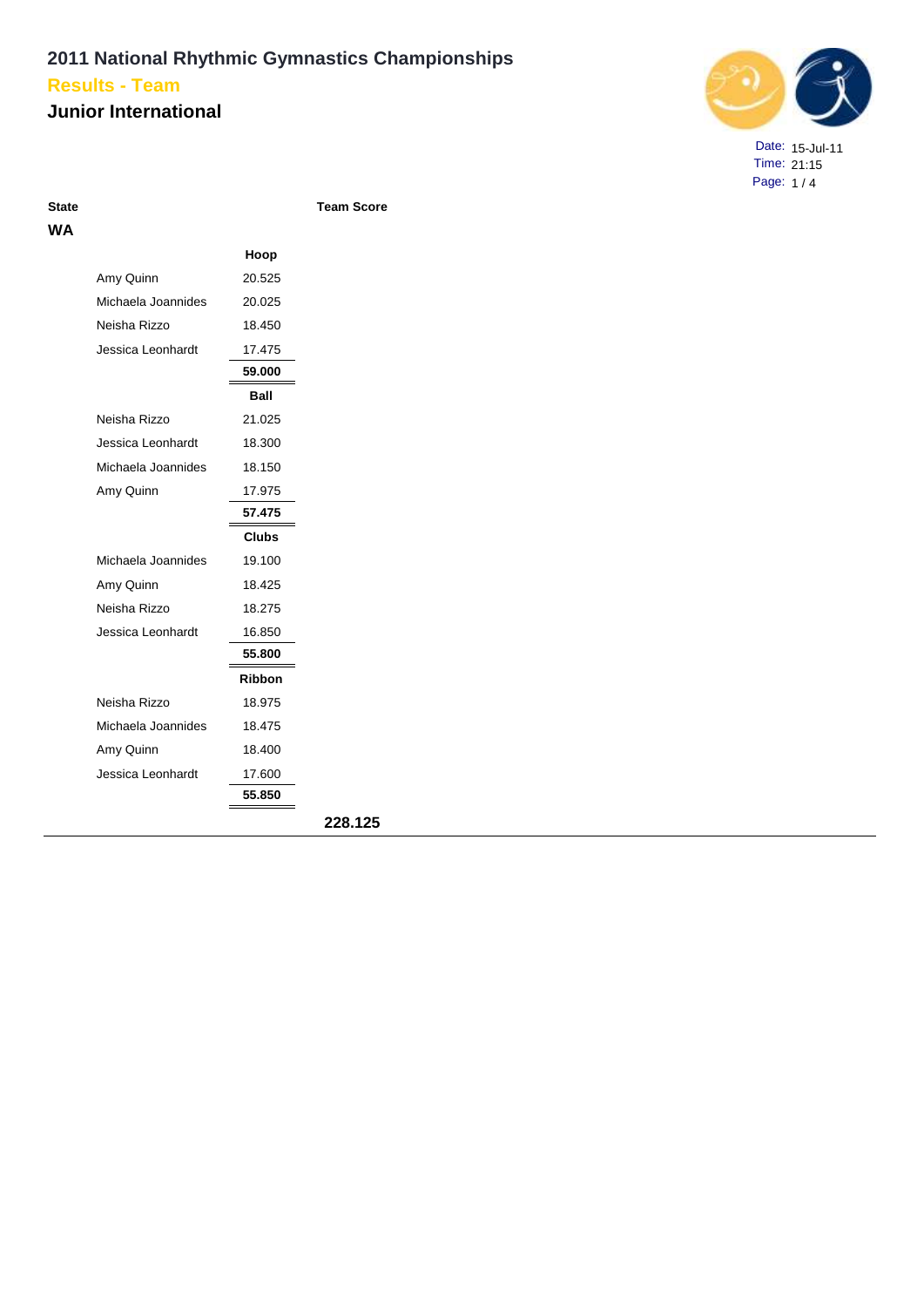### **Junior International**



Date: 15-Jul-11 Time: 21:15 Page: 2 / 4

| State |  |
|-------|--|
| NSW   |  |

**Team Score** 

|                     | Hoop          |         |
|---------------------|---------------|---------|
| Tegan Lindsay       | 20.700        |         |
| Anastasia Katharios | 18.350        |         |
| Marival D'Jamirze   | 18.200        |         |
| Andrea Majurdic     | 16.150        |         |
|                     | 57.250        |         |
|                     | Ball          |         |
| Marival D'Jamirze   | 18.875        |         |
| Anastasia Katharios | 18.050        |         |
| Andrea Majurdic     | 17.725        |         |
| Tegan Lindsay       | 17.525        |         |
|                     | 54.650        |         |
|                     | <b>Clubs</b>  |         |
| Marival D'Jamirze   | 19.000        |         |
| Anastasia Katharios | 18.775        |         |
| Tegan Lindsay       | 18.725        |         |
| Andrea Majurdic     | 17.400        |         |
|                     | 56.500        |         |
|                     | <b>Ribbon</b> |         |
| Tegan Lindsay       | 19.617        |         |
| Marival D'Jamirze   | 18.425        |         |
| Anastasia Katharios | 17.475        |         |
| Andrea Majurdic     | 16.625        |         |
|                     | 55.517        |         |
|                     |               | 223.917 |
|                     |               |         |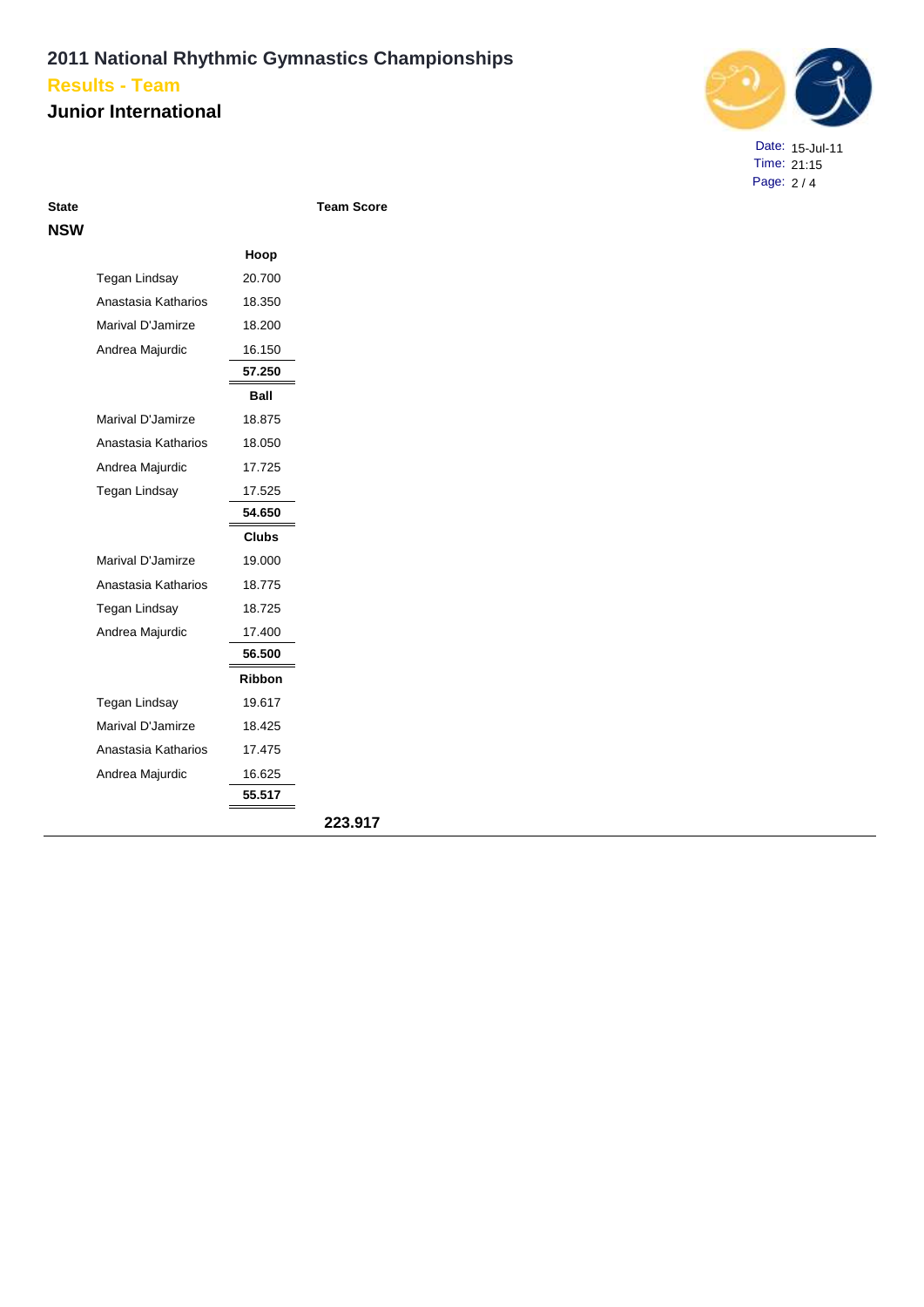### **Junior International**



Date: 15-Jul-11 Time: 21:15 Page: 3 / 4

| × | o m<br>۰. | ÷<br>ـ<br>. .<br>× | o m<br>M. |
|---|-----------|--------------------|-----------|
|   |           |                    |           |

**State Team Score**

|                    | Hoop          |         |
|--------------------|---------------|---------|
| Marlee-Shae Holden | 17.800        |         |
| Charlotte Wood     | 16.575        |         |
| Julia Onufreichuk  | 16.025        |         |
|                    | 50.400        |         |
|                    | Ball          |         |
| Marlee-Shae Holden | 16.350        |         |
| Julia Onufreichuk  | 14.550        |         |
| Charlotte Wood     | 12.700        |         |
|                    | 43.600        |         |
|                    | <b>Clubs</b>  |         |
| Marlee-Shae Holden | 17.300        |         |
| Julia Onufreichuk  | 17.225        |         |
| Charlotte Wood     | 14.400        |         |
|                    | 48.925        |         |
|                    | <b>Ribbon</b> |         |
| Marlee-Shae Holden | 17.150        |         |
| Charlotte Wood     | 16.500        |         |
| Julia Onufreichuk  | 15.350        |         |
|                    | 49.000        |         |
|                    |               | 191.925 |